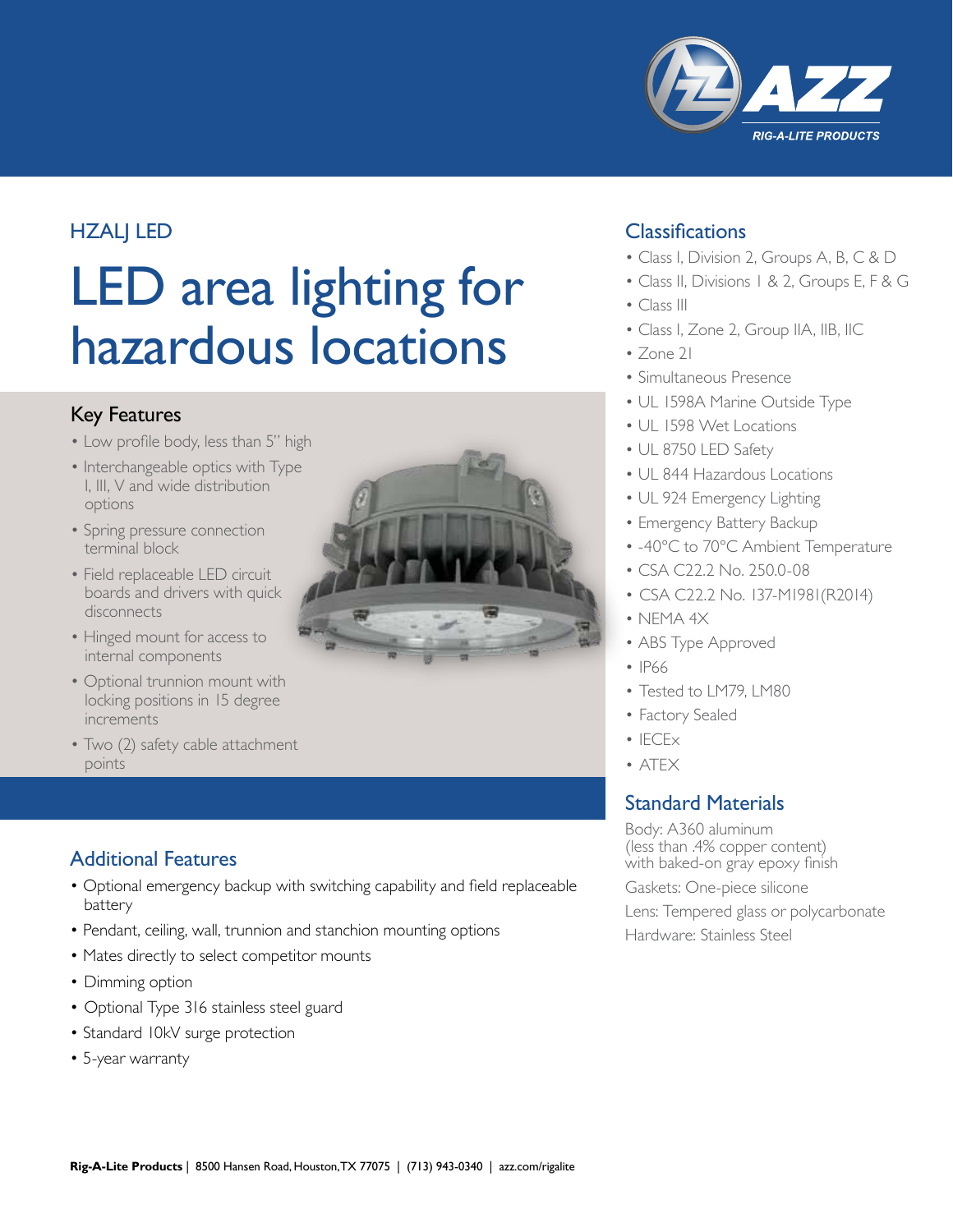

# **Certification Guide**

| Model            | Mount            | Watts | Operating<br>Voltage | Total Lumens <sup>1</sup> | Lumens per<br><b>Watt</b> | CRI  | CCT <sup>I</sup> | Ambient<br>Temperature <sup>1,2</sup>      | Class I, Div. 2,<br>Group<br>$A,B,C$ & $D$ | <b>Supply Wire</b><br>Suitable<br>Temp. °C |
|------------------|------------------|-------|----------------------|---------------------------|---------------------------|------|------------------|--------------------------------------------|--------------------------------------------|--------------------------------------------|
| HZALJ04LU        | C, P, T, W, S, L | 22W   | I20-277V<br>50/60HZ  | 3253                      | 151.0                     | 80.7 | 4910             | $-40^{\circ}$ C < Tamb<br>$< 70^{\circ}$ C | T <sub>4</sub> A                           | 90°C                                       |
| HZAL 04LD        | C, P, T, W, S, L | 22W   | 127 - 250 VDC        | 3253                      | 151.0                     | 80.7 | 4910             | $-40^{\circ}$ C < Tamb<br>$< 70^{\circ}$ C | T <sub>4</sub> A                           | 90°C                                       |
| HZAL 04LN        | C, P, T, W, S, L | 22W   | 347/480V 60HZ        | 3253                      | 151.0                     | 80.7 | 4910             | $-40^{\circ}$ C < Tamb<br>$< 70^{\circ}$ C | T <sub>4</sub> A                           | 90°C                                       |
| HZAL 06LU        | C, P, T, W, S, L | 39W   | I20-277V<br>50/60HZ  | 5749                      | 149.0                     | 80.5 | 4918             | $-40^{\circ}$ C < Tamb<br>$< 70^{\circ}$ C | T <sub>4</sub> A                           | 90°C                                       |
| HZAL 06LD        | C, P, T, W, S, L | 39W   | 127 - 250 VDC        | 5749                      | 149.0                     | 80.5 | 4918             | $-40^{\circ}$ C < Tamb<br>$<$ 65°C         | T <sub>4</sub> A                           | 90°C                                       |
| HZALJ06LN        | C, P, T, W, S, L | 39W   | 347/480V 60HZ        | 5749                      | 149.0                     | 80.5 | 4918             | $-40^{\circ}$ C < Tamb<br>$< 70^{\circ}$ C | T <sub>4</sub> A                           | 90°C                                       |
| HZALJ08LU        | C, P, T, W, S, L | 53W   | I20-277V<br>50/60HZ  | 7561                      | 142.5                     | 80.5 | 4960             | $-40^{\circ}$ C < Tamb<br>$< 70^{\circ}$ C | T <sub>4</sub> A                           | 90°C                                       |
| HZALJ08LD        | C, P, T, W, S, L | 53W   | 127 - 250 VDC        | 7561                      | 142.5                     | 80.5 | 4960             | $-40^{\circ}$ C < Tamb<br>$<$ 65°C         | T <sub>4</sub> A                           | 90°C                                       |
| HZAL 08LN        | C, P, T, W, S, L | 53W   | 347/480V 60HZ        | 7561                      | 142.5                     | 80.5 | 4960             | $-40^{\circ}$ C < Tamb<br>$< 70^{\circ}$ C | T <sub>4</sub> A                           | 90°C                                       |
| HZALJI0LU        | C, P, T, W, S, L | 67W   | I20-277V<br>50/60HZ  | 9634                      | 144.3                     | 80.6 | 4896             | $-40^{\circ}$ C < Tamb<br>$< 70^{\circ}$ C | T <sub>4</sub> A                           | 90°C                                       |
| HZAL IOLD        | C, P, T, W, S, L | 67W   | 127 - 250 VDC        | 9634                      | 144.3                     | 80.6 | 4896             | $-40^{\circ}$ C < Tamb<br>$< 65^{\circ}$ C | T4A                                        | 90°C                                       |
| HZAL IOLN        | C, P, T, W, S, L | 67W   | 347/480V 60HZ        | 9634                      | 144.3                     | 80.6 | 4896             | $-40^{\circ}$ C < Tamb<br>$< 70^{\circ}$ C | T <sub>4</sub> A                           | 90°C                                       |
| <b>HZAL IILU</b> | C, P, T, W, S, L | 80W   | I20-277V<br>50/60HZ  | 14 0                      | 4 .8                      | 80.4 | 4968             | $-40^{\circ}$ C < Tamb<br>$<$ 65°C         | T <sub>4</sub> A                           | 90°C                                       |
| <b>HZALIILD</b>  | C, P, T, W, S, L | 80W   | 127 - 250 VDC        | 14 0                      | 4 .8                      | 80.4 | 4968             | $-40^{\circ}$ C < Tamb<br>$< 65^{\circ}$ C | T <sub>4</sub> A                           | 90°C                                       |
| <b>HZAL IILN</b> | C, P, T, W, S, L | 80W   | 347/480V 60HZ        | 11410                     | 141.8                     | 80.4 | 4968             | $-40^{\circ}$ C < Tamb<br>$<$ 65°C         | T <sub>4</sub> A                           | 90°C                                       |
| HZALJ13LU        | C, P, T, W, S, L | 97W   | I20-277V<br>50/60HZ  | 13430                     | 138.7                     | 80.6 | 4959             | $-40^{\circ}$ C < Tamb<br>$< 65^{\circ}$ C | T <sub>4</sub> A                           | 90°C                                       |
| HZALJ13LD        | C, P, T, W, S, L | 97W   | 127 - 250 VDC        | 13430                     | 138.7                     | 80.6 | 4959             | $-40^{\circ}$ C < Tamb<br>$<$ 65°C         | T <sub>4</sub> A                           | 90°C                                       |
| HZAL I3LN        | C, P, T, W, S, L | 97W   | 347/480V 60HZ        | 13430                     | 138.7                     | 80.6 | 4959             | $-40^{\circ}$ C < Tamb<br>$< 60^{\circ}$ C | T <sub>4</sub> A                           | 90°C                                       |
| HZALJAM4LU       | C, P, T, W, S, L | 57W   | I20-277V<br>50/60HZ  | 4150                      | 73.2                      | 21.0 | Amber            | $-40^{\circ}$ C < Tamb<br>$<$ 65°C         | T <sub>4</sub> A                           | 90°C                                       |
| HZALJAM4LD       | C, P, T, W, S, L | 57W   | 127 - 250 VDC        | 4150                      | 73.2                      | 21.0 | Amber            | $-40^{\circ}$ C < Tamb<br>$<$ 65°C         | T <sub>4</sub> A                           | 90°C                                       |
| HZALJAM4LN       | C, P, T, W, S, L | 57W   | 347/480V 60HZ        | 4150                      | 73.2                      | 21.0 | Amber            | $-40^{\circ}$ C < Tamb<br>$< 60^{\circ}$ C | T <sub>4</sub> A                           | 90°C                                       |
| HZALJAM5LU       | C, P, T, W, S, L | 85W   | I20-277V<br>50/60HZ  | 4895                      | 57.7                      | 22.8 | Amber            | $-40^{\circ}$ C < Tamb<br>$<$ 65°C         | T <sub>4</sub> A                           | 90°C                                       |
| HZALJAM5LD       | C, P, T, W, S, L | 85W   | 127 - 250 VDC        | 4895                      | 57.7                      | 22.8 | Amber            | $-40^{\circ}$ C < Tamb<br>$< 65^{\circ}$ C | T <sub>4</sub> A                           | 90°C                                       |
| HZALJAM5LN       | C, P, T, W, S, L | 85W   | 347/480V 60HZ        | 4895                      | 57.7                      | 22.8 | Amber            | $-40^{\circ}$ C < Tamb <<br>55°C           | T <sub>4</sub> A                           | 90°C                                       |

1. When FG or optics options are selected, total lumens, lumens per watt, CRI, CCT or ambient temperature may change. Consult factory for values.

2. Ambient temperature range is 0°C < Tamb < 40°C when EM option is selected.